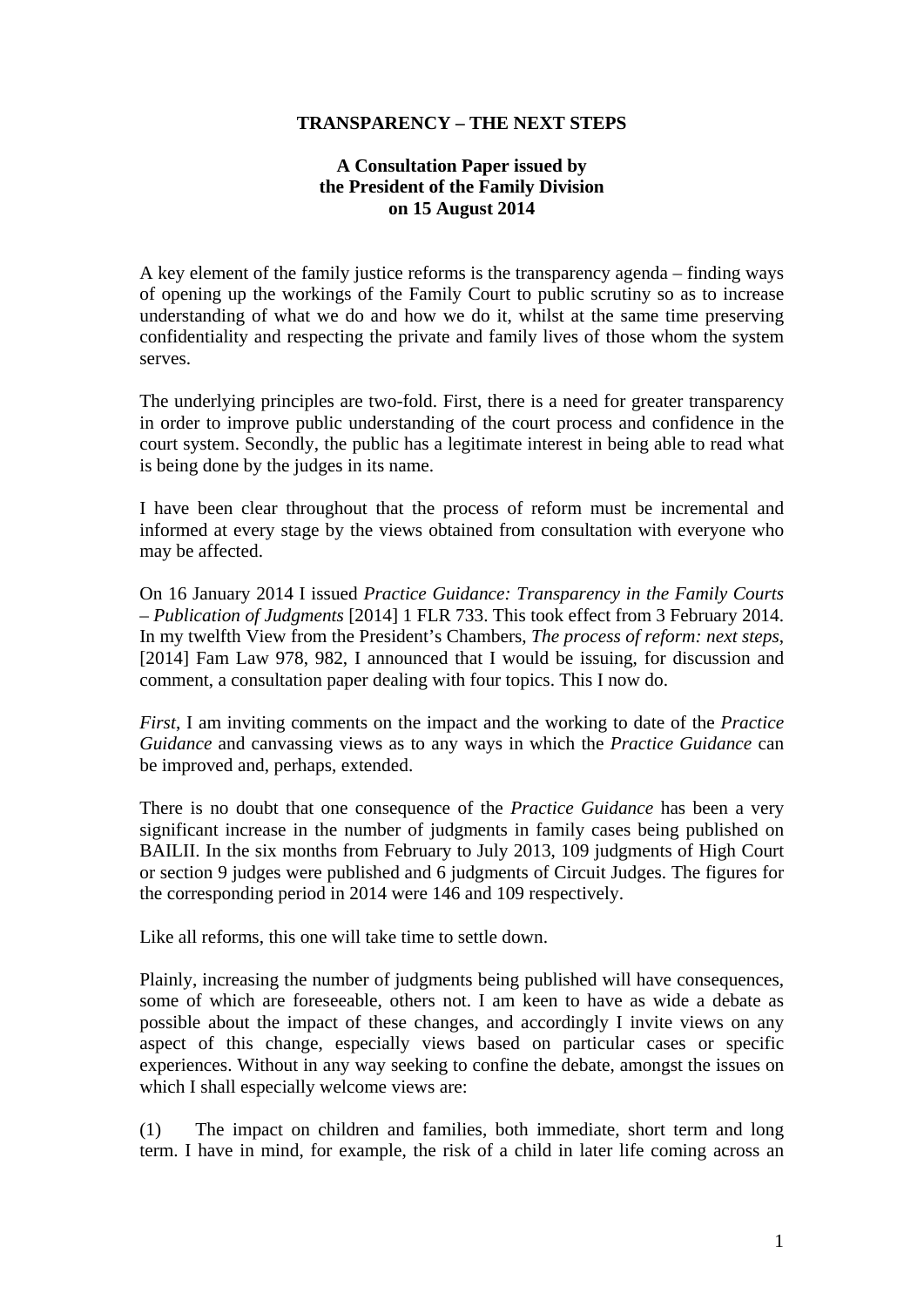anonymised judgment about his background and learning details of it for the first time.

(2) The impact on local authorities and other professionals.

(3) Any change in the level and quality of news and reporting about the family justice system.

On this, as in relation to all aspects of the transparency agenda, I am anxious to hear the views and experiences of children and young people who have been through, or know of others who have been through, the family justice system. I have read and carefully considered the latest research undertaken by Dr Julia Brophy and her colleagues for NYAS and ALC. I shall be interested to hear the views of the Family Justice Young Peoples Board. No doubt the Family Justice Board will also wish to respond.

*Secondly*, I am seeking views and suggestions as to whether any steps can be taken to enhance the listing of cases in the Family Division and the Family Court so that court lists can, as the media have suggested, be made somewhat more informative than at present as to the subject matter of the cases (but not, I emphasise, by naming the parties).

The practice at present is that cases are listed by case number. The numbering system, which has been in place for many years, though adjusted recently following the introduction of the Family Court, is well understood by practitioners though not, I fear, by others.

Case numbers take the form BM14C01234. The first two letters identify the place at which the proceedings were issued, in the example given Birmingham. Each place has its own identifying code. I will shortly be publishing a definitive list. Most of these codes reflect the place name (eg, CV for Coventry, GU for Guildford, SN for Swindon). Some do not (eg, HB for Brighton). FD refers to proceedings issued in the Family Division in London. ZC refers to the Central Family Court, ZE to the East London Family Court and ZW to the West London Family Court. The next two figures represent the last two digits of the year the proceedings were issued, in the example given 2014. The next letter identifies the type of case, in the example given a care case:

- C Public law
- D Divorce
- F Family Law Act
- J Judicial separation
- N Nullity
- P Private law (Children Act cases)
- Z Placement and adoption

The final five digits identify the specific case, in a continuous numbered sequence throughout the year starting at  $00001$ , in the example given the 1,234<sup>th</sup> case.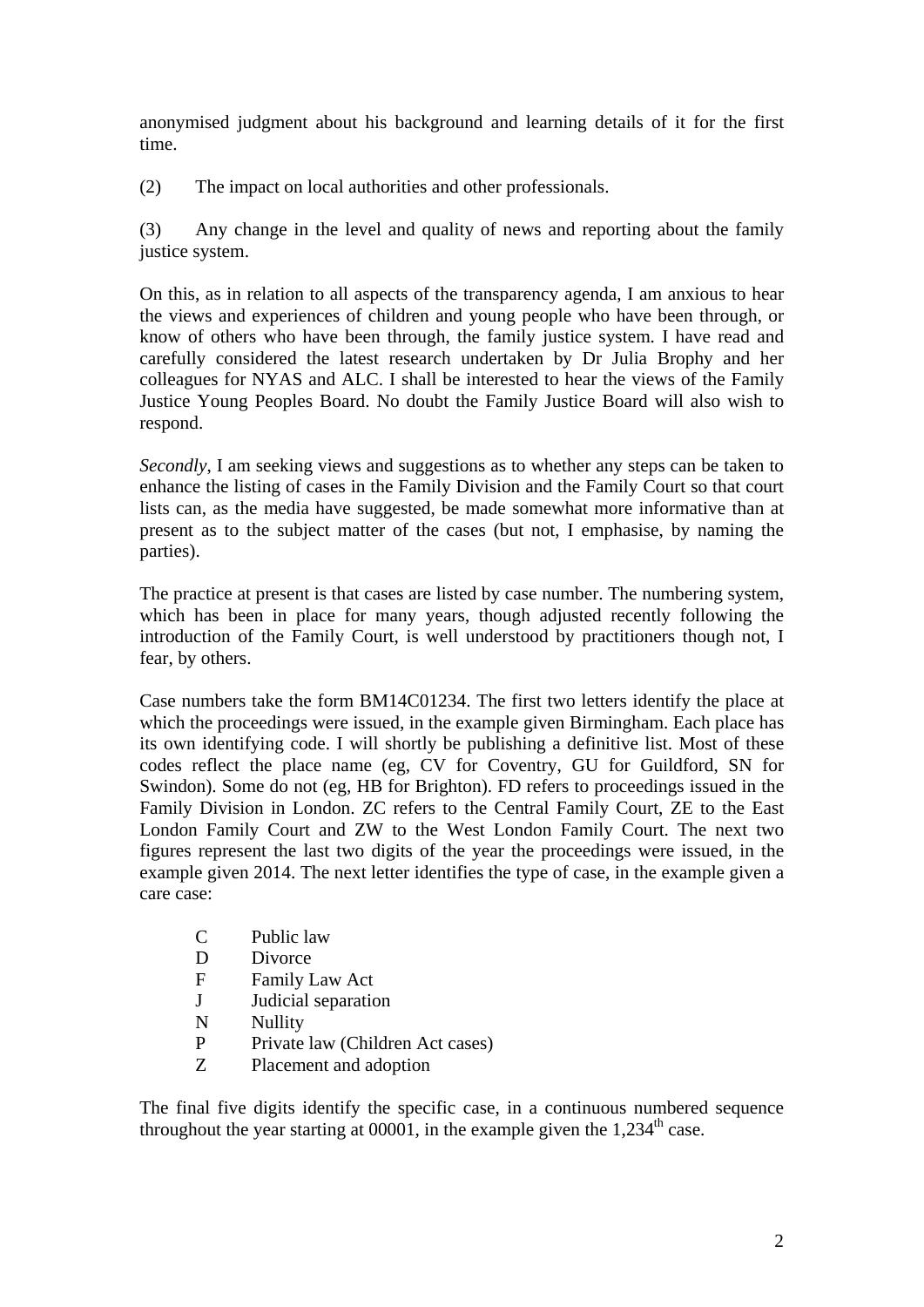Obvious considerations of costs and practicable feasibility suggest that there is probably only limited scope for expanding the amount of information that appears in court lists. One suggestion is that a catch-phrase or a few catch-words might be added after each case number to indicate in slightly more detail what the case is about. I shall welcome all suggestions. If there is thought to be merit in the idea of adding a catch-phrase or a few catch-words, it will be of great help to have some suggested examples of what would be thought useful.

*Thirdly*, I am seeking views on further guidance which I propose to issue, dealing with the disclosure to the media of certain categories of document, subject, of course, to appropriate restrictions and safeguards.

disclosable documents would fall into two categories: After discussion with a number of judges, my current thinking is that the next step might be a pilot project, confined to cases heard by High Court judges sitting in London (and possibly a limited number of DFJs elsewhere), under which the

 $\alpha$  Documents prepared by the advocates, including case summaries, position statements, skeleton arguments, threshold and fact-finding documents.

(2) Some experts' reports, or extracts of such reports.

I view category (1) as the logical next step. I envisage that advocates will prepare the documents in a form that can be released to members of the accredited media. The purpose will be to facilitate their understanding of the case and to assist them in performing their watchdog role. If a case summary is available for members of the media to read, they will be able to decide quickly whether the case is one they would wish to attend, as they are entitled to do.

I envisage that at least initially, and until it has been possible to evaluate the outcome of the pilot, documents disclosed in this way will remain confidential, unless the judge orders otherwise, so that any copying or onwards transmission or disclosure by members of the media of the documents or their contents would be a contempt.

I do not anticipate that this will be unduly burdensome on advocates, nor lead to any significant change in practice. Advocates will quickly become used to drafting documents in a way that means they can be disclosed to the media. Plainly, particular care will have to be taken when litigants in person are involved.

Category (2) is more complicated and more controversial, which is one reason why it is proposed to be piloted in the way I have described. It will not be every expert's report that will be released but only those identified by the judge, having heard submissions. In some cases consideration may have to be given as to whether the report should be redacted or anonymised and if so who should carry this out.

I propose that in the first instance disclosure be confined to reports in the 'hard sciences'.

Again, the purpose will be to facilitate the media's understanding of the case and to assist them in performing their watchdog role. Again, I would envisage that at least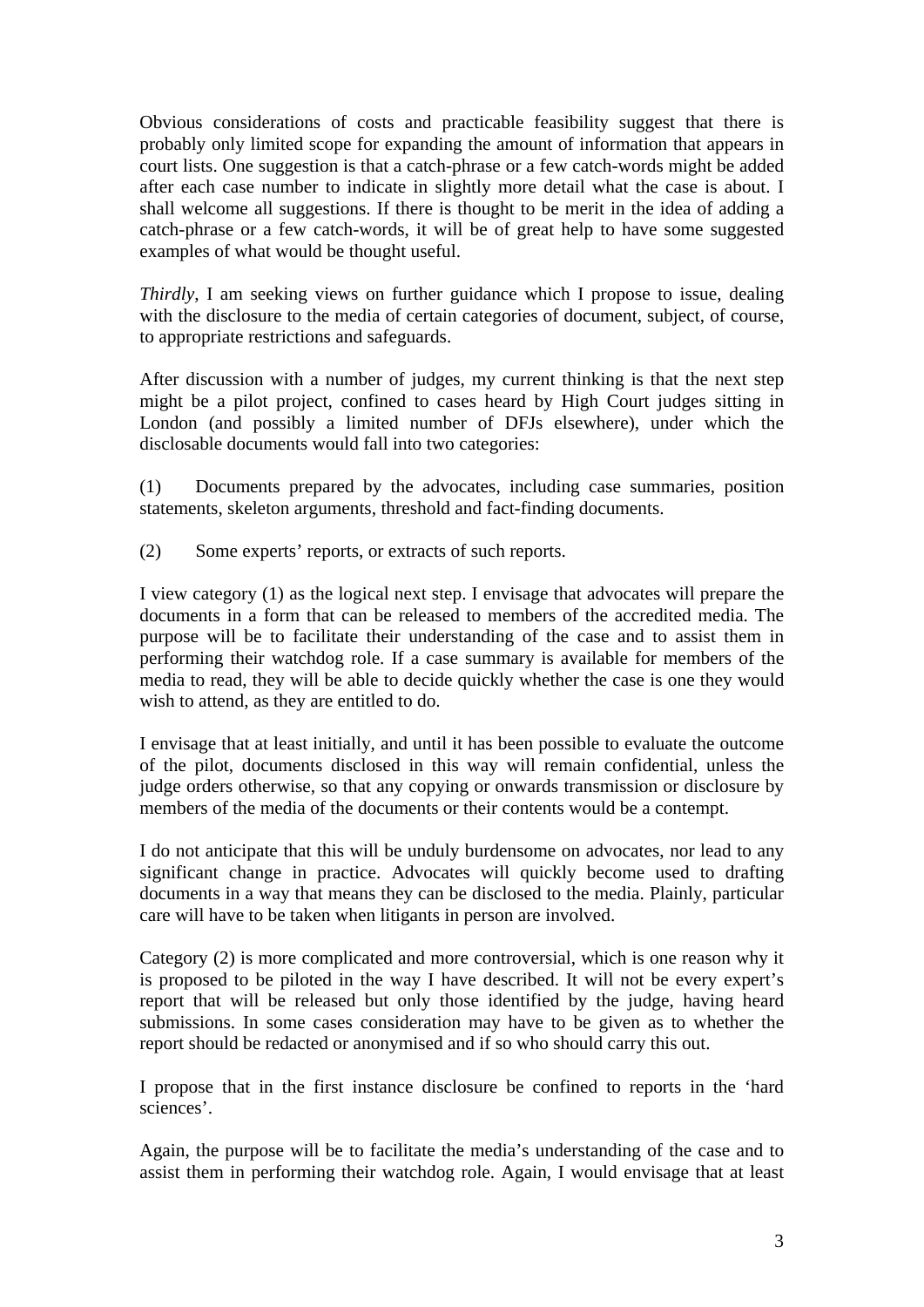initially, and until it has been possible to evaluate the outcome of the pilot, documents disclosed in this way will remain confidential, unless the judge orders otherwise, so that any copying or onwards transmission or disclosure by members of the media of the documents or their contents would be a contempt.

I propose that where such disclosure is being considered, the expert should be informed prior to disclosure. It will be important to see whether the prospect of disclosure of their reports impinges on the willingness of doctors and others to offer their services as experts, and also on the content and quality of their reports.

In addition to the obvious points, I shall value responses on the following questions:

(1) Which types of documents should be included in category (1) and which types of expert in category (2)?

(2) Should access to such documents be confined to those members of the accredited media who actually attend the hearing or extend to any member of the accredited media entitled to attend the hearing, whether or not they do attend?

What further restrictions and safeguards are desirable?

(3) What further restrictions and safeguards are desirable? I am very conscious that this is a topic which causes nervousness amongst many professionals in the family justice system. I am aware of these concerns and propose to proceed carefully. Assuming that a pilot along these lines proceeds, I will want to receive feedback from all interested parties, including the experts themselves, the media, the legal professions and other interested parties, not least those who speak for children and young people who have been through the system.

*Fourthly*, I am seeking *preliminary, pre-consultation* views about the possible hearing in public of certain types of family case. I emphasise that before any specific proposals are implemented I will consult further on the detail of whatever is proposed. My purpose now is to canvass preliminary views in order the better to be in a position to decide whether and if so how it might be appropriate to proceed. I am likely to propose that if the matter proceeds at all, it will initially be by way of a pilot.

This is obviously a very large question. Without in any way limiting responses I shall particularly value views on three questions:

- (1) What types of family case might initially be appropriate for hearing in public?
- (2) What restrictions and safeguards would be appropriate?
- (3) What form might a pilot take?

When a family court sits in public, there are various legal consequences. There are two in particular which will need the most careful consideration.

First, section 12 of the Administration of Justice Act 1960 does not apply to a hearing where the court sits in public. What are the implications of this? Will other restrictions and safeguards need to be put in place, and if so which?